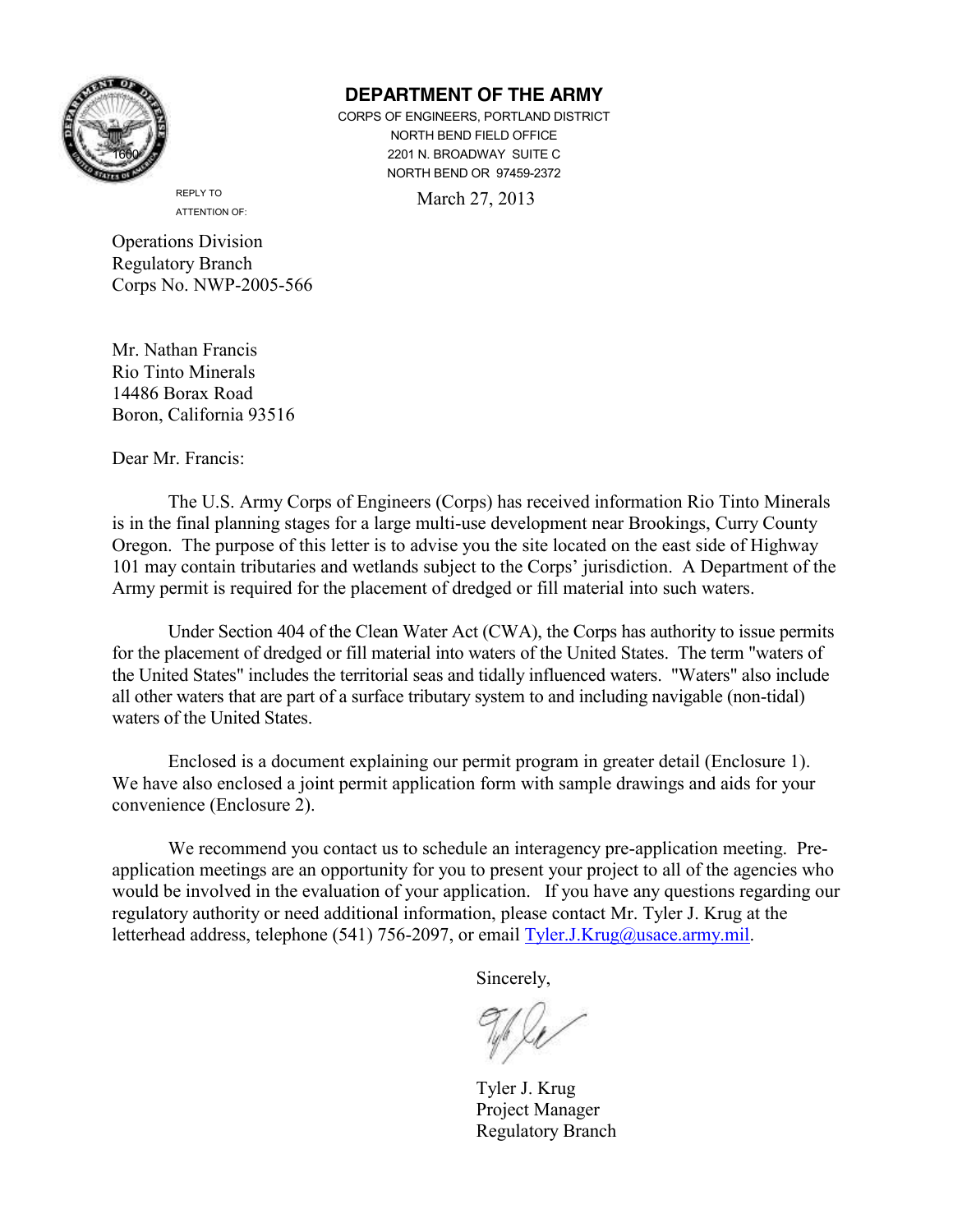Copy Furnished:

Consultant (Wright) National Marine Fisheries Service (Phippen) Oregon Department of State Lands (Lobdell) Oregon Department of Environmental Quality (Christensen) Oregon Department of Fish & Wildlife (Confer) Oregon Department of Land Conservation and Development (Hickner) U.S. Environmental Protection Agency (Nadeau) U.S. Fish & Wildlife Service (Thrallkill)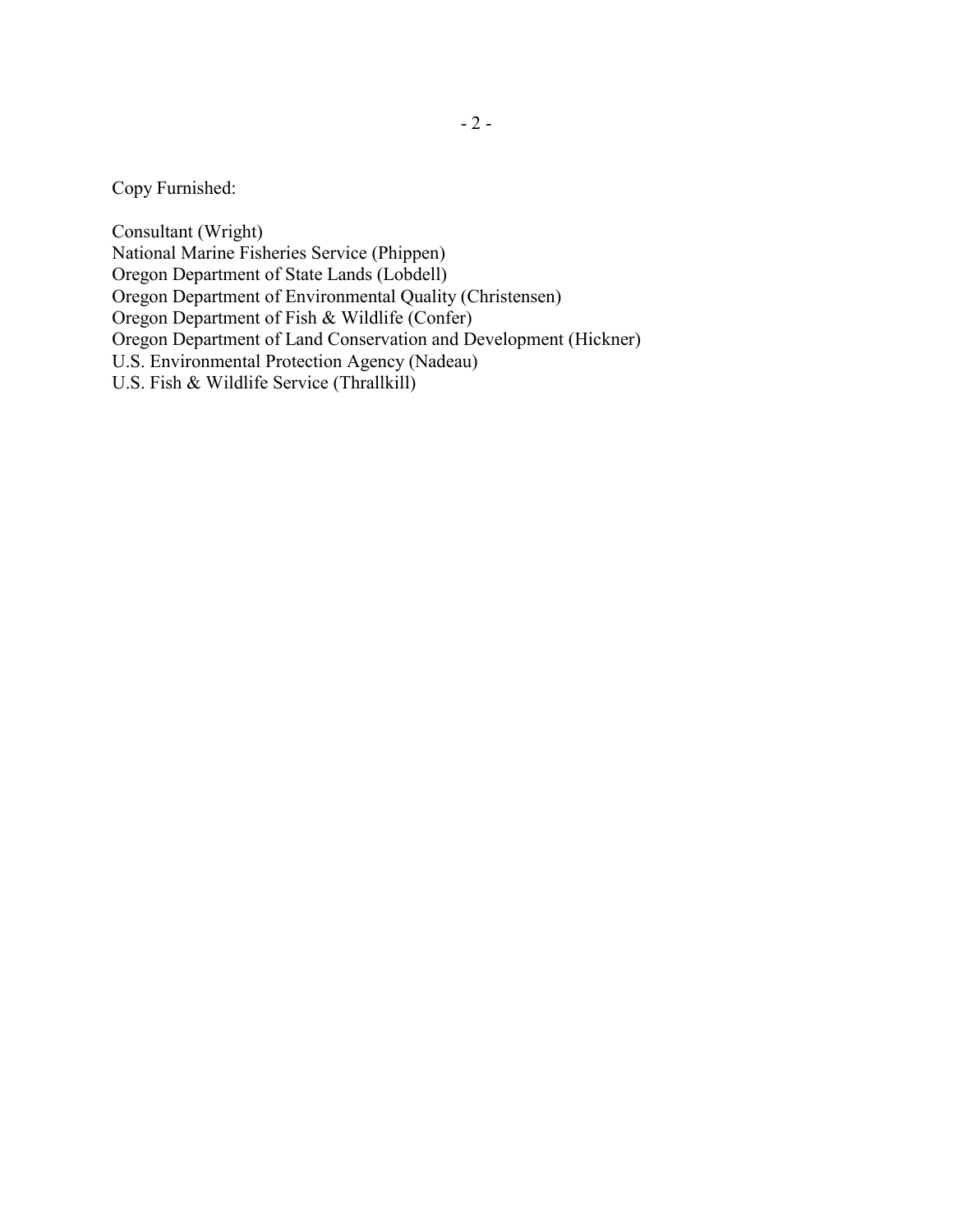### **Permit Process**

You are encouraged to contract the local U.S Army Corps of Engineers (Corps) office in your area prior to making a permit application. A list of project managers with county assignments can be obtained by visiting our "Contact Us" page. Early discussion of the work prior to submitting an application will help the process become more efficient. Discussions of permit applications may consist of onsite reviews or pre-application meetings. The purpose of these meetings is to discuss possible issues up front and to attempt to rectify initial concerns prior to the permit review.

After the application is received in the Corps office, it will be assigned an identification number and be reviewed for completeness. A request for additional information may be sent to notify you of any additional information, which may be necessary for the Corps to review your proposed project. Please see the helpful hints section of this document to see what is needed for review of a proposed project. Within 15 days of receiving all the required information, the Corps will determine whether the project qualifies for a general permit or require an individual permit.

If an individual permit is required, a public notice will be issued with a 15 to 30 day comment period. The proposal is then reviewed by the Corps, local, state and Federal agencies, special interest groups, and the general public.

### **Typical Processing Procedure for a Standard Individual Permit**

- 1. Pre-application consultation (optional)
- 2. Applicant submits ENG Form 4345 to district regulatory office**\***
- 3. Application received and assigned identification number
- 4. Public notice issued (within 15 days of receiving all information)
- 5. 30-day comment period depending upon nature of activity
- 6. Proposal is reviewed**\*\*** by Corps and:
	- o Public
	- o Federally Recognized Tribes
	- o Special interest groups
	- o Local agencies
	- o State agencies
	- o Federal agencies
- 7. Corps considers all comments
- 8. Other Federal agencies consulted, if appropriate
- 9. District engineer may ask applicant to provide additional information
- 10. Public hearing held, if needed
- 11. District engineer makes decision
- 12. Permit issued

or

Permit denied and applicant advised of reason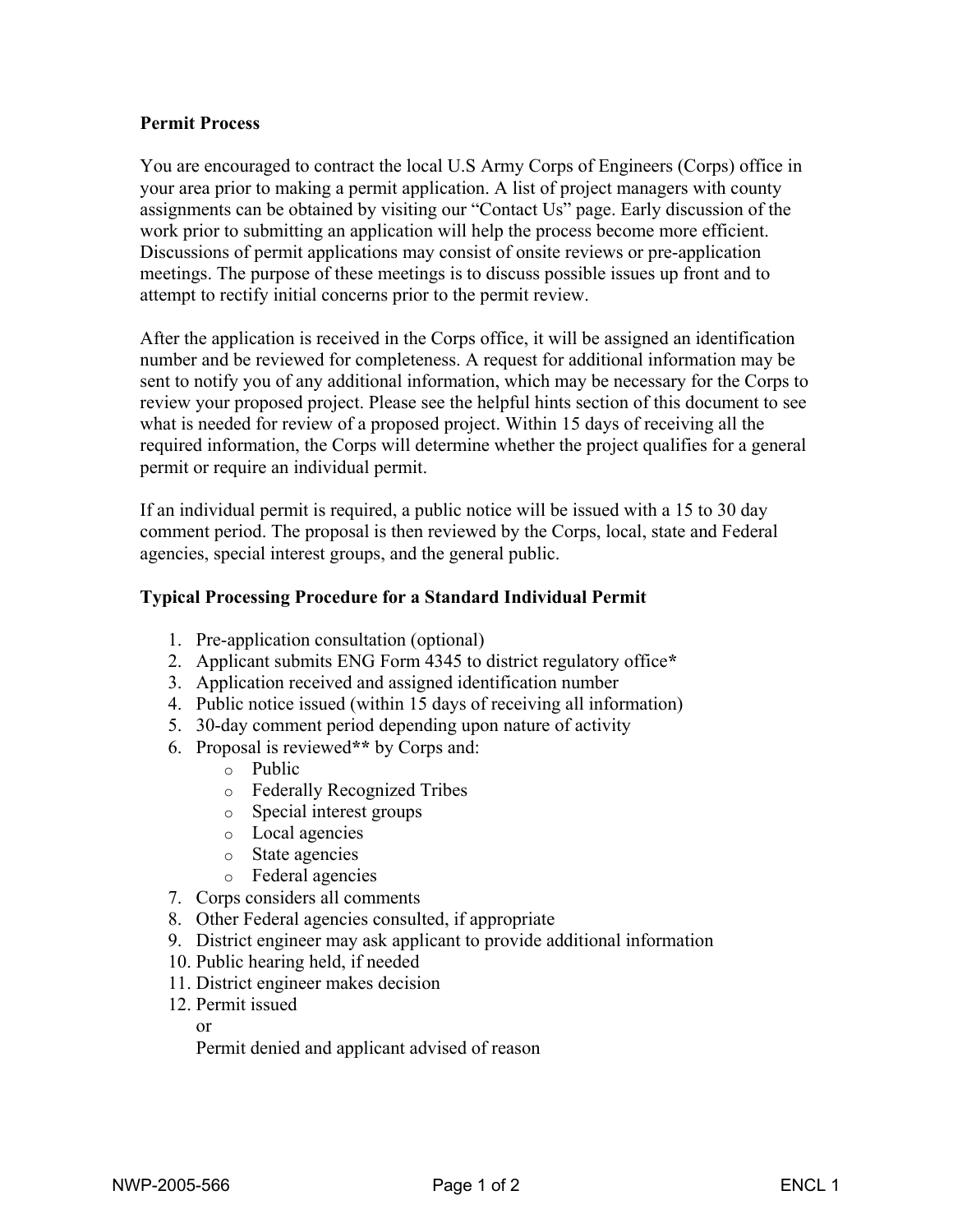**\*** A local variation, often a joint federal-state application form may be submitted. <<Link to DSL application form?>>

**\*\*** Review period may be extended if applicant fails to submit information or due to requirements of certain laws.

Fees are required for any issued individual permit and consist of \$10.00 for individual, non-commercial projects, and \$100.00 for commercial projects.

## **General Permits**

In many cases, the formal processing of a permit application is not required because of general permits already issued to the public at large by the Corps of Engineers. These are issued on a regional and nationwide basis.

Separate applications may not be required for activities authorized by a general permit; nevertheless, reporting may be required. For specific information on general permits, contact your county project manager.

#### **Concurrent Procedures**

Prior to finalizing any action, the Corps is responsible for completing a number of requirements under Federal Law. These procedures may affect any timeframes listed above. For more information regarding these coordination or consultation procedures, please contact your county project manager.

- Endangered Species Act/Magnuson Stevens Act
- Section 401 of the Clean Water Act
- Coastal Zone Management Act
- National Historic Preservation Act
- Wild and Scenic Rivers Act
- Tribal Trust Responsibilities
- Sediment Evaluation Framework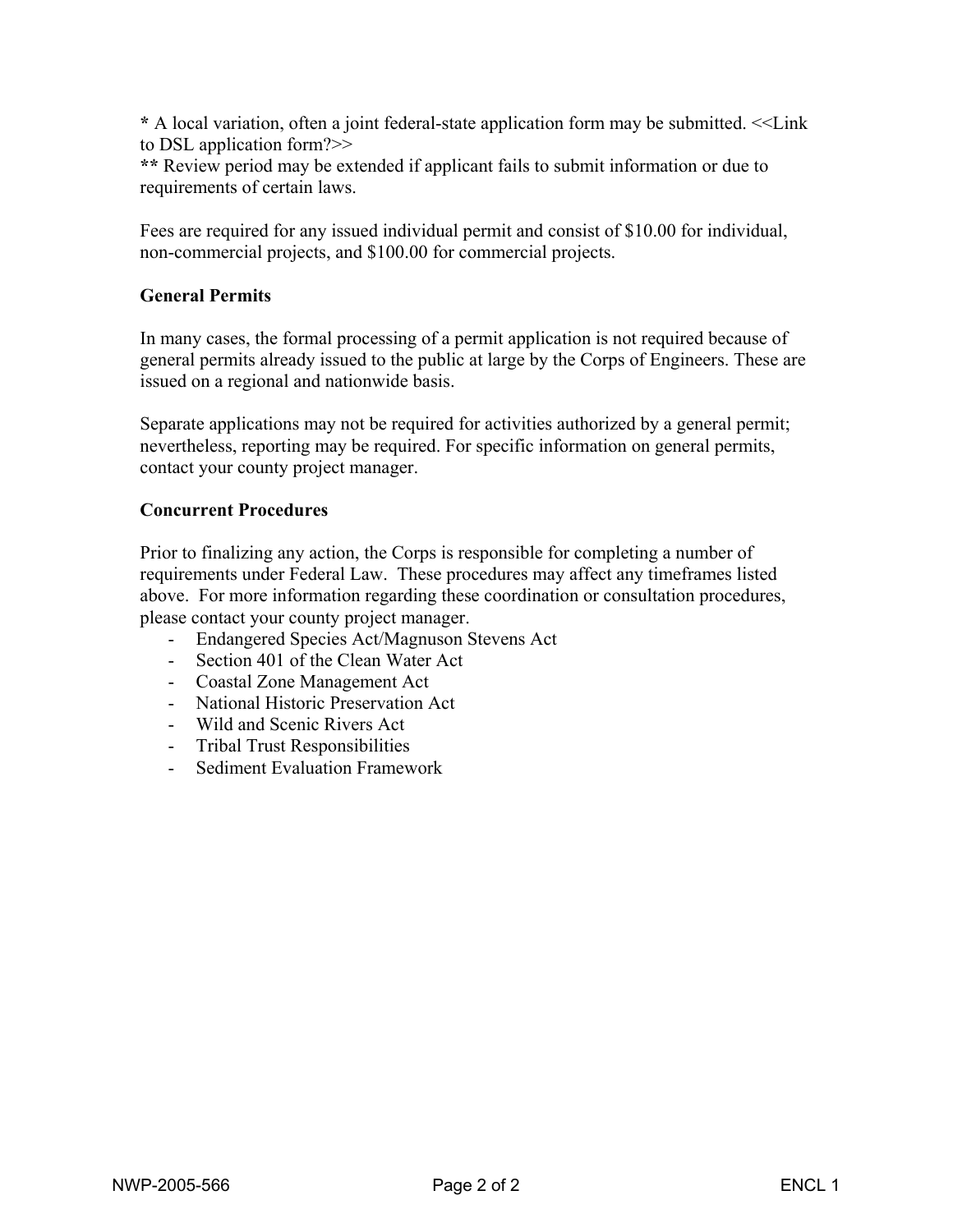

# **Joint Permit US Army Corps Application Form**

**Of Engineers (Portland District)**

**AND**

DATE STAMP

AGENCIES WILL ASSIGN NUMBERS

**Corps Action ID Number Corps Action ID Number Corps Action ID Number Corps Action ID Number Corps Action ID Number Corps Action ID Number Corps Action ID Number Corps Action ID Number Corps Action ID Number Corps Action I** 

**AND**

# **SEND ONE SIGNED COPY OF YOUR APPLICATION TO EACH AGENCY**

US Army Corps of Engineers: District Engineer ATTN: CENWP-OD-GPPO Box 2946 Portland, OR 97208-2946 503-808-4373

DSL - West of the Cascades: State of Oregon Department of State Lands 775 Summer Street, Suite 100 Salem, OR 97301-1279 503-986-5200

DSL - East of the Cascades:

**O**

- State of Oregon
- Department of State Lands
- **R**  1645 NE Forbes Road, Suite 112 Bend, Oregon 97701 541-388-6112

Send DSL Application Fees to: State of Oregon Department of State Lands PO Box 4395, Unit 18 Portland, OR 97208-4395 **(Attach a copy of the first page of the application)** 

| (1) APPLICANT INFORMATION                                                                 |                       |                                                      |                                                    |                               |  |  |  |
|-------------------------------------------------------------------------------------------|-----------------------|------------------------------------------------------|----------------------------------------------------|-------------------------------|--|--|--|
| Applicant<br>Name and Address                                                             |                       | Business Phone #<br>Home Phone #<br>Fax $#$<br>Email |                                                    |                               |  |  |  |
| <b>Authorized Agent</b><br>Name and Address<br>Check one<br>Consultant<br>Contractor<br>П |                       | Business Phone #<br>Home Phone #<br>Fax #<br>Email   |                                                    |                               |  |  |  |
| Property Owner<br>Name and Address<br>If different from above <sup>1</sup>                |                       | Business Phone #<br>Home Phone #<br>Fax $#$<br>Email |                                                    |                               |  |  |  |
|                                                                                           |                       | (2) PROJECT LOCATION                                 |                                                    |                               |  |  |  |
| Street, Road or Other Descriptive Location                                                | Township              | Range                                                | Legal Description (attach tax lot map*)<br>Section | Quarter/Quarter               |  |  |  |
| In or near (City or Town)                                                                 | County                | Tax Map #                                            |                                                    | Tax Lot $#^2$                 |  |  |  |
| Wetland/Waterway (pick one)<br>Directions to the site                                     | River Mile (if known) | Latitude (in DD.DDDD format)                         |                                                    | Longitude (in DD.DDDD format) |  |  |  |
|                                                                                           |                       |                                                      |                                                    |                               |  |  |  |

 $\overline{a}$ 

<sup>&</sup>lt;sup>1</sup> If applicant is not the property owner, permission to conduct the work must be attached.

<sup>&</sup>lt;sup>2</sup> Attach a copy of all tax maps with the project area highlighted.

*Italicized areas are not required by the Corps for a complete application, but may be necessary prior to final permit decision by the Corps.*   $\bullet$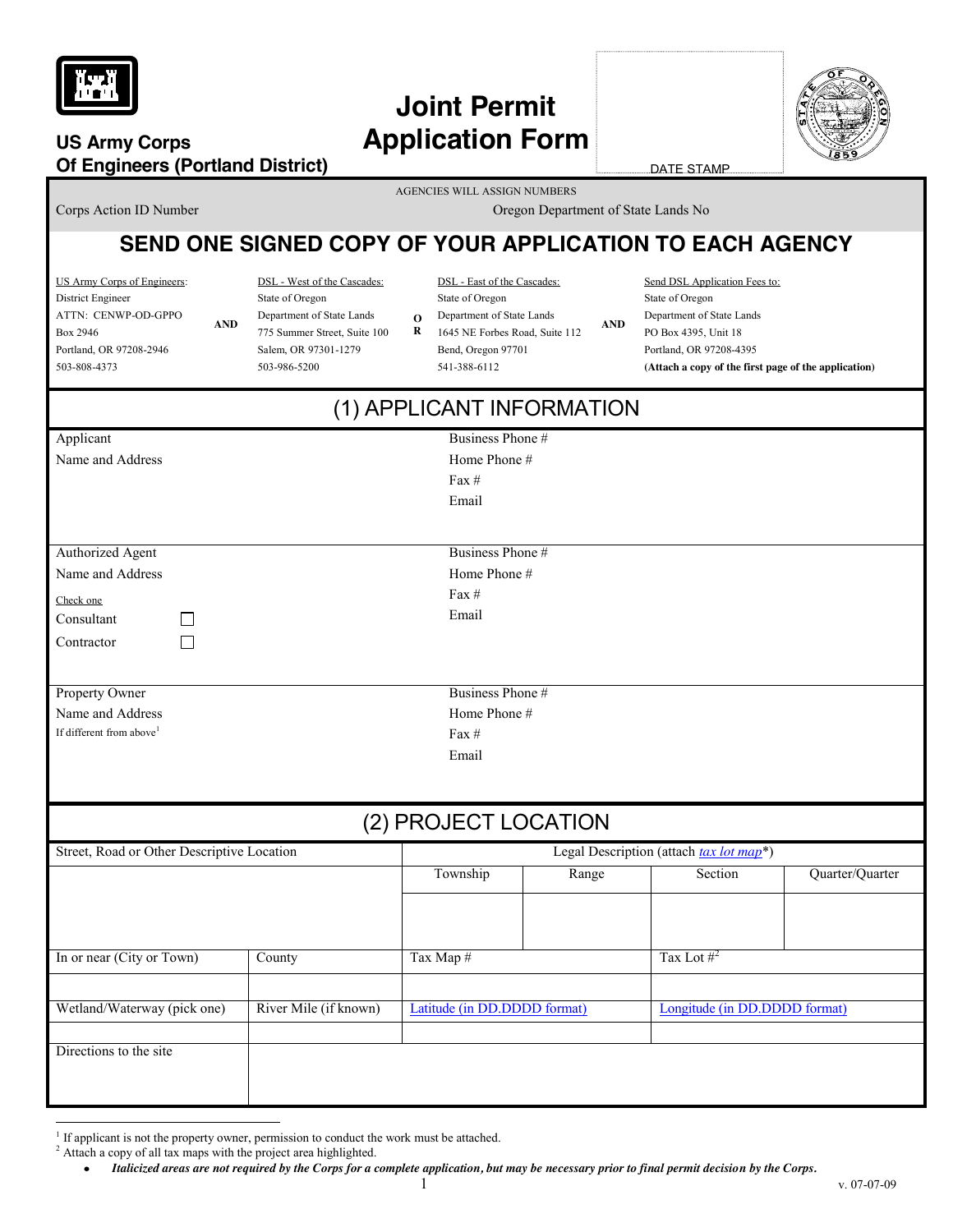| (3) PROPOSED PROJECT INFORMATION                     |                                                                                                                                                                                                                   |                         |                    |                             |         |                 |                                                                 |                                       |  |  |
|------------------------------------------------------|-------------------------------------------------------------------------------------------------------------------------------------------------------------------------------------------------------------------|-------------------------|--------------------|-----------------------------|---------|-----------------|-----------------------------------------------------------------|---------------------------------------|--|--|
| Fill<br>$\Box$<br>Type:<br><b>Brief Description:</b> | Excavation (removal)                                                                                                                                                                                              | $\Box$                  | In-Water Structure |                             | $\perp$ |                 | Maintain/Repair an Existing Structure                           | $\Box$                                |  |  |
| <b>Fill</b>                                          |                                                                                                                                                                                                                   |                         |                    |                             |         |                 |                                                                 |                                       |  |  |
| Rock<br>Riprap                                       | Gravel<br>П<br>ΙI                                                                                                                                                                                                 | Organics<br>□           | Sand               | П                           | Silt    | Clay<br>$\perp$ | Other:<br>$\perp$                                               | $\Box$                                |  |  |
| Wetlands                                             | Permanent (cy)                                                                                                                                                                                                    | Temporary (cy)          |                    |                             |         |                 | Total cubic yards for<br>project                                |                                       |  |  |
|                                                      | Impact Area in Acres                                                                                                                                                                                              | Dimensions (feet)<br>L' | W'                 |                             | H'      |                 | (including outside<br>OHW/wetlands)                             |                                       |  |  |
| Waters below OHW                                     | Permanent (cy)                                                                                                                                                                                                    | Temporary (cy)          |                    |                             |         |                 | Total cubic yards for<br>project                                |                                       |  |  |
|                                                      | Impact Area in Acres                                                                                                                                                                                              | Dimensions (feet)       |                    |                             |         |                 | (including outside<br>OHW/wetlands)                             |                                       |  |  |
|                                                      |                                                                                                                                                                                                                   | $\mathcal{L}^{\prime}$  | W'                 |                             | H'      |                 |                                                                 |                                       |  |  |
| Removal                                              |                                                                                                                                                                                                                   |                         |                    |                             |         |                 |                                                                 |                                       |  |  |
| Wetlands                                             | Permanent (cy)                                                                                                                                                                                                    | Temporary (cy)          |                    |                             |         | project         | Total cubic yards for                                           |                                       |  |  |
|                                                      | Impact Area in Acres                                                                                                                                                                                              | Dimensions (feet)       |                    |                             |         |                 | (including outside<br>OHW/wetlands)                             |                                       |  |  |
| Waters below OHW                                     |                                                                                                                                                                                                                   | $\overline{L'}$         | W'                 |                             | H'      |                 |                                                                 |                                       |  |  |
|                                                      | Permanent (cy)                                                                                                                                                                                                    | Temporary (cy)          |                    |                             |         |                 | Total cubic yards for<br>project                                |                                       |  |  |
| Impact Area in Acres                                 |                                                                                                                                                                                                                   | Dimensions (feet)       |                    |                             |         |                 | (including outside<br>OHW/wetlands)                             |                                       |  |  |
|                                                      | Total acres of construction related ground disturbance                                                                                                                                                            | L'                      | W'                 |                             | H'      |                 | (If 1 acre or more a $1200$ -C permit may be required from DEQ) |                                       |  |  |
| Is the disposal area upland?                         | Yes<br>N <sub>0</sub><br>$\mathsf{L}$                                                                                                                                                                             | ΙI                      |                    | Impervious surface created? |         | $\leq$ 1 acre   | $\Box$ >1 acre?                                                 | $\Box$                                |  |  |
|                                                      |                                                                                                                                                                                                                   |                         |                    |                             | Yes     | No              |                                                                 | If yes, please explain in the project |  |  |
|                                                      | Are you aware of any state or federally listed species on the project site?                                                                                                                                       |                         |                    |                             |         |                 | description (in block 4)                                        |                                       |  |  |
|                                                      | Are you aware of any Cultural/Historic Resources on the project site?                                                                                                                                             |                         |                    |                             |         |                 |                                                                 |                                       |  |  |
|                                                      | Is the project site within a national Wild & Scenic River?<br>Is the project site within a State Scenic State Scenic Waterway?*                                                                                   |                         |                    |                             |         |                 |                                                                 |                                       |  |  |
|                                                      |                                                                                                                                                                                                                   |                         |                    |                             |         |                 |                                                                 |                                       |  |  |
|                                                      | (4) PROPOSED PROJECT PURPOSE AND DESCRIPTION                                                                                                                                                                      |                         |                    |                             |         |                 |                                                                 |                                       |  |  |
| <b>Purpose and Need:</b>                             |                                                                                                                                                                                                                   |                         |                    |                             |         |                 |                                                                 |                                       |  |  |
|                                                      | Provide a description of the public, social, economic, or environmental benefits of the project along with any supporting formal actions of a public body<br>$(e.g. city or county government), as appropriate.*$ |                         |                    |                             |         |                 |                                                                 |                                       |  |  |
|                                                      |                                                                                                                                                                                                                   |                         |                    |                             |         |                 |                                                                 |                                       |  |  |
|                                                      |                                                                                                                                                                                                                   |                         |                    |                             |         |                 |                                                                 |                                       |  |  |
|                                                      |                                                                                                                                                                                                                   |                         |                    |                             |         |                 |                                                                 |                                       |  |  |
|                                                      |                                                                                                                                                                                                                   |                         |                    |                             |         |                 |                                                                 |                                       |  |  |
|                                                      |                                                                                                                                                                                                                   |                         |                    |                             |         |                 |                                                                 |                                       |  |  |
|                                                      |                                                                                                                                                                                                                   |                         |                    |                             |         |                 |                                                                 |                                       |  |  |
|                                                      |                                                                                                                                                                                                                   |                         |                    |                             |         |                 |                                                                 |                                       |  |  |

 $\bullet$ *Italicized areas are not required by the Corps for a complete application, but may be necessary prior to final permit decision by the Corps.*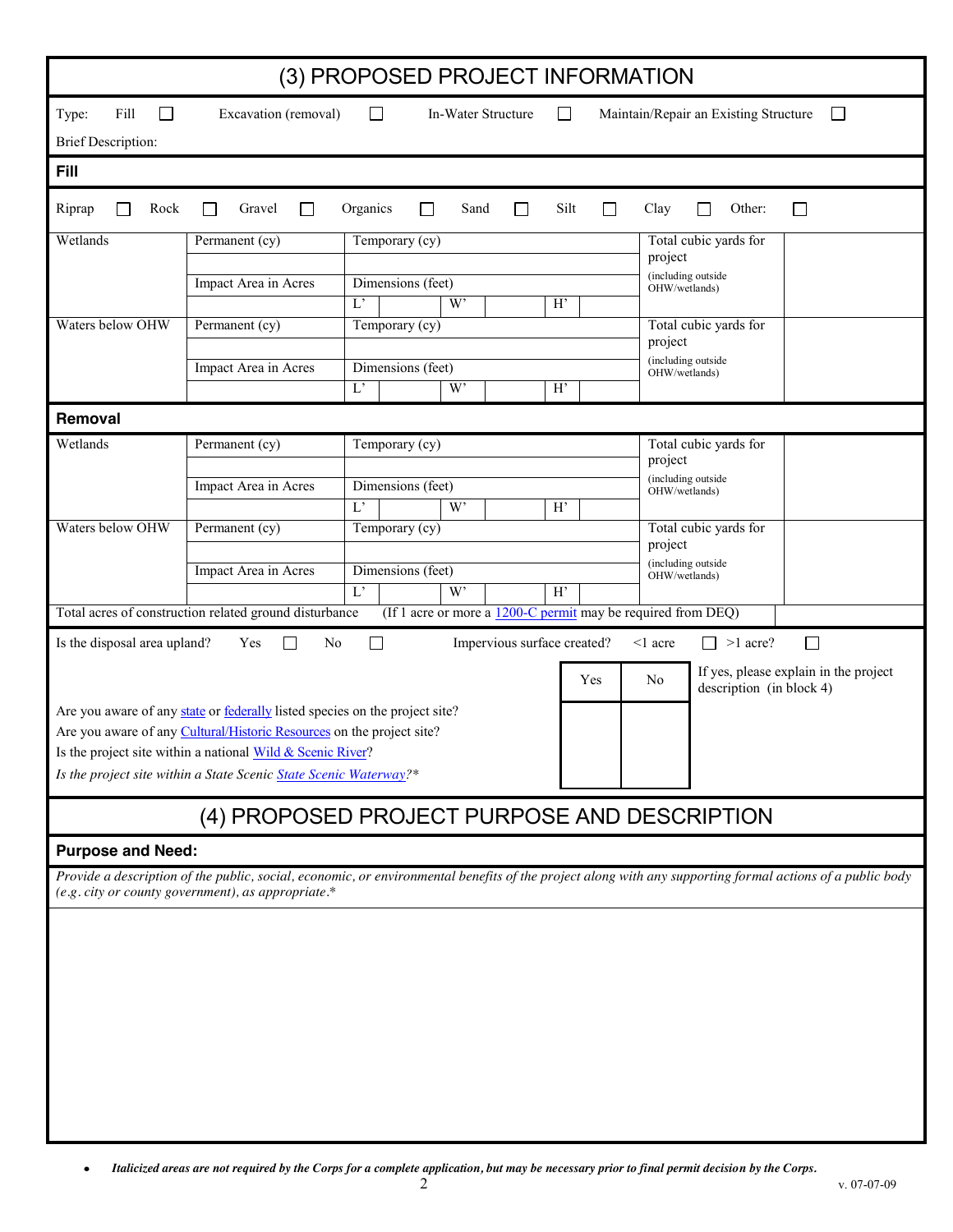# **Project Description:**  Please describe in detail the proposed removal and fill activities, including the following information: Volumes and acreages of all fill and removal activities in waterway or wetland separately Permanent and temporary impacts Types of materials (e.g., gravel, silt, clay, etc.) How the project will be accomplished (i.e., describe construction methods, equipment, site access) *Describe any changes that the project may make to the hydraulic and hydrologic characteristics (e.g., general direction of stream and surface water flow, estimated winter and summer flow volumes.) of the waters of the state, and an explanation of measures taken to avoid or minimize any adverse effects of those changes.*  Is any of the work already complete? Yes  $\Box$  No  $\Box$  If yes, please describe the completed work. **Project Drawings**  State the number of project drawing sheets included with this application: A complete application must include a location map, site plan, cross-section drawings and recent aerial photo as follows and as applicable to the project: **Location map** (must be legible with street names) Site plan including; Entire project site and activity areas Existing and proposed contours Location of ordinary high water, wetland boundaries or other jurisdictional boundaries Identification of temporary and permanent impact areas within waterways or wetlands Map scale or dimensions and north arrow Location of staging areas Location of construction access Location of cross section(s), as applicable Location of mitigation area, if applicable **Cross section drawing**(s) including; Existing and proposed elevations Identification of temporary and permanent impact areas within waterways or wetlands Ordinary high water and/or wetland boundary or other jurisdictional boundaries Map scale or dimensions **[Recent Aerial photo](http://earth.google.com/)** (1:200, or if not available for your site[, the highest resolution available\)](http://terraserver-usa.com/)  $\Box$ Will any construction debris, runoff, etc., enter a wetland or waterway?  $Yes \Box$  No If yes, describe the type of discharge and show the discharge location on the site plan.

| $\mathbf{r}$<br>date<br>Estimated<br>star<br>$\beta$ projec. | completion date:<br>project<br>stimated : |  |
|--------------------------------------------------------------|-------------------------------------------|--|
|                                                              |                                           |  |

*Italicized areas are not required by the Corps for a complete application, but may be necessary prior to final permit decision by the Corps.*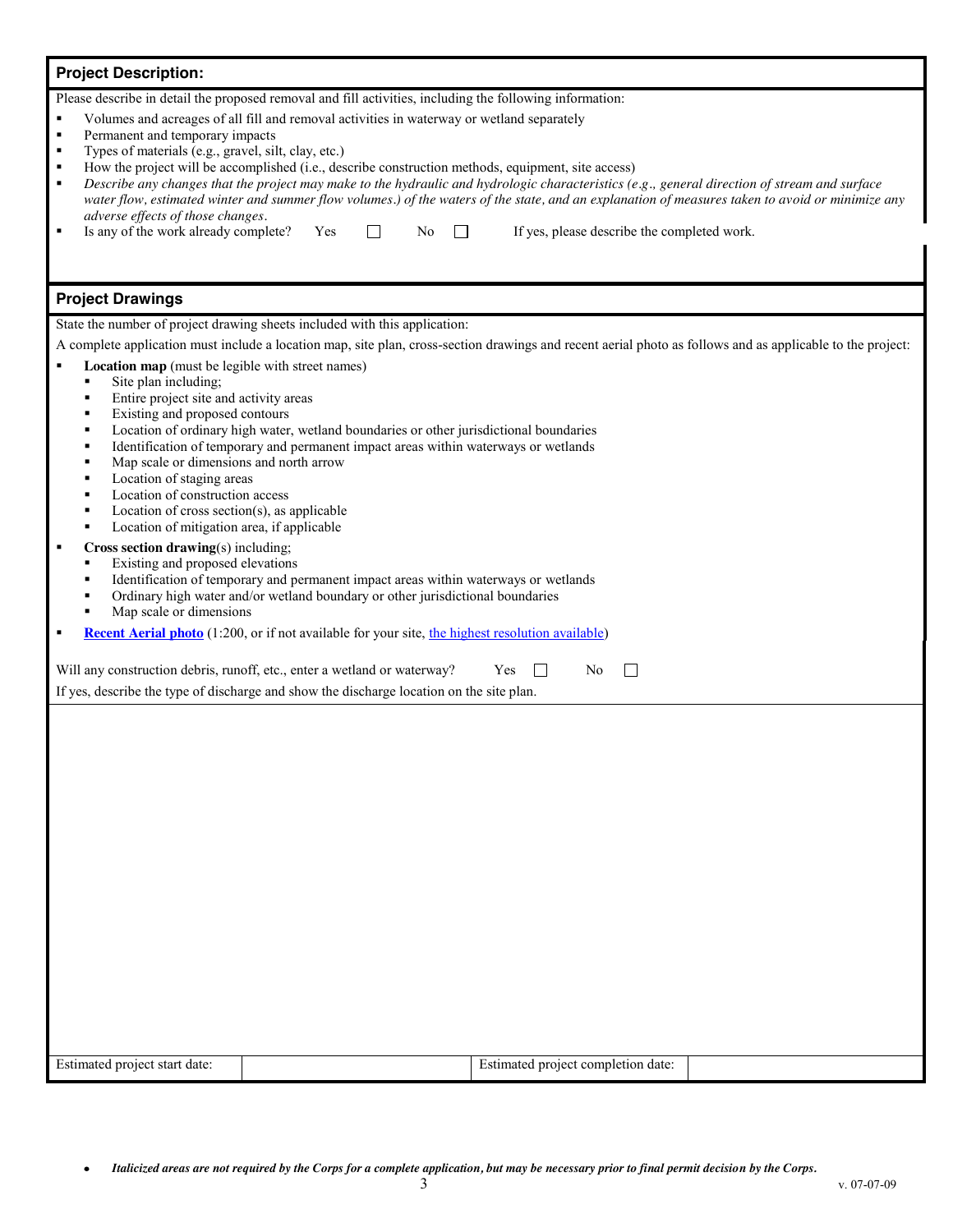# (5) PROJECT IMPACTS AND ALTERNATIVES

#### **Alternatives Analysis:**

*Describe alternative sites and project designs that were considered to avoid or minimize impacts to the waterway or wetland. (Include alternative design(s) with less impact and reasons why the alternative(s) were not chosen. Reference OA[R 141-085-0565](http://arcweb.sos.state.or.us/rules/OARS_100/OAR_141/141_085.html) (1) through (6) for more information\*).* 

#### **Measures to Minimize Impacts**

Describe what measures you will use (before and after construction) to minimize impacts to the waterway or wetland. These may include but are not limited to the following:

- *For projects with ground disturbance include an erosion control plan or description of other best management practices (BMP's) as appropriate. (For more information on erosion control practices see DEQ's Oregon [Sediment and Erosion Control Manual\)](http://www.deq.state.or.us/wq/stormwater/escmanual.htm)*
- *For work in waterways where fish or flowing water are likely to be present, discuss how the work area will be isolated from the flowing water. If native migratory fish are present (or were historically present) and you are installing, replacing or abandoning a culvert or other potential obstruction to fish passage, complete and attach a statement of how th[e Fish Passage Requirements,](http://www.dfw.state.or.us/fish/passage) set by the Oregon Department of Fish and Wildlife will be met.*

*Italicized areas are not required by the Corps for a complete application, but may be necessary prior to final permit decision by the Corps.*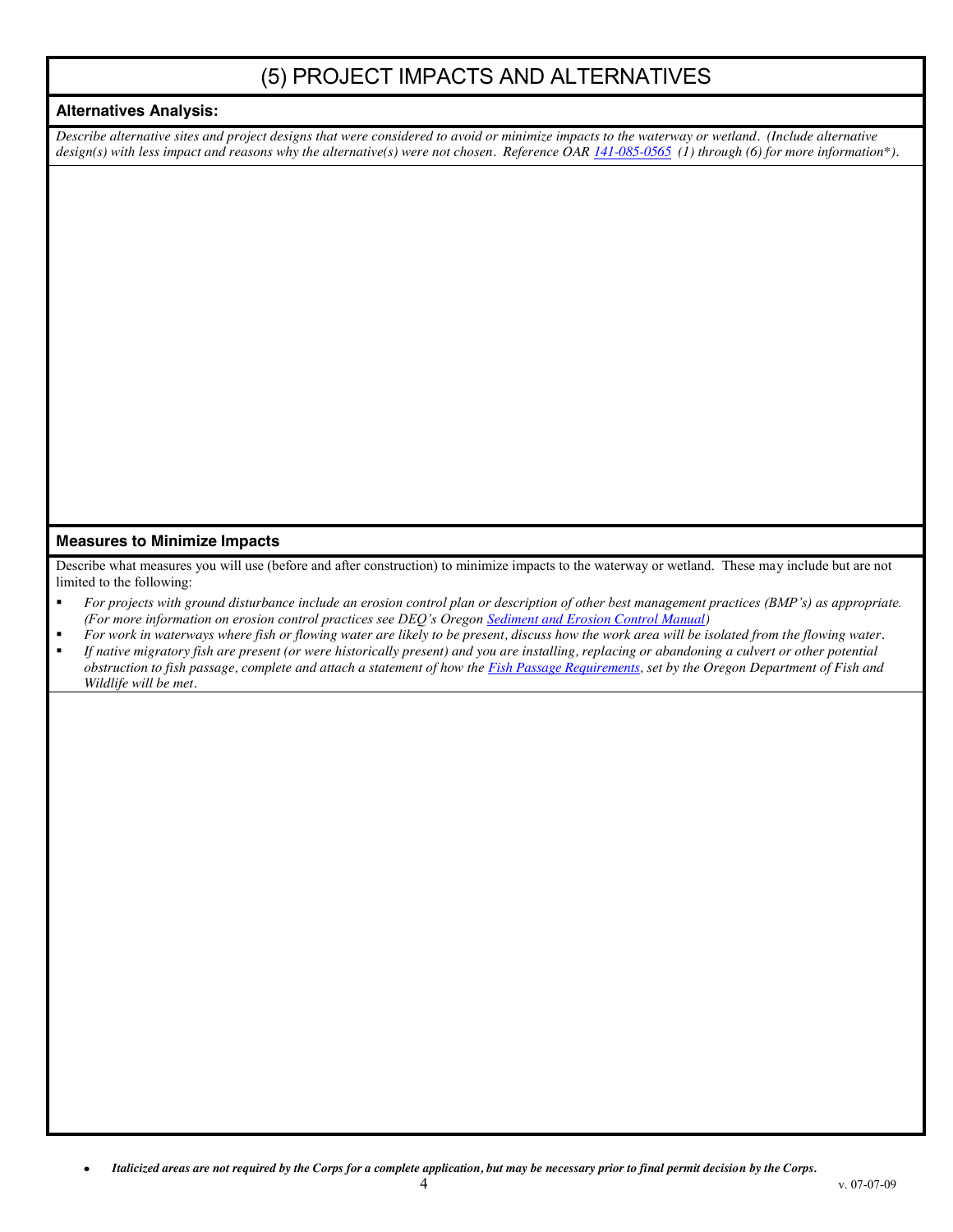| Description of resources in project area                                                                                                                                                                                                                                                                                                                                                                                                                                                                                                                                                                                                                                                                                                                                                                                                             |
|------------------------------------------------------------------------------------------------------------------------------------------------------------------------------------------------------------------------------------------------------------------------------------------------------------------------------------------------------------------------------------------------------------------------------------------------------------------------------------------------------------------------------------------------------------------------------------------------------------------------------------------------------------------------------------------------------------------------------------------------------------------------------------------------------------------------------------------------------|
| River<br>Freshwater Wetland<br>Ocean<br>Estuary<br>Lake<br>Stream<br>П<br>$\mathbf{I}$<br>$\Box$<br>Describe the existing physical and biological characteristics of the wetland/waterway site by area and type of resource<br>(Use separate sheets and photos, if necessary).                                                                                                                                                                                                                                                                                                                                                                                                                                                                                                                                                                       |
| For wetlands, include, as applicable:<br>Cowardin and Hydrogeomorphic(HGM) wetland class(s)*<br>٠<br>Dominant plant species by layer (herb, shrub, tree)*<br>$\blacksquare$<br>Whether the wetland is freshwater or tidal<br>٠<br>Assessment of the functional attributes of the wetland to be impacted*<br>$\blacksquare$<br>Identify any vernal pools, bogs, fens, mature forested wetland, seasonal mudflats, or native wet prairies in or near the project area.)<br>$\blacksquare$<br>For waterways, include a description of, as applicable:<br>Channel and bank conditions*<br>$\blacksquare$<br>Type and condition of riparian vegetation*<br>$\blacksquare$<br>Channel morphology (i.e., structure and shape)*<br>٠<br>Stream substrate*<br>٠<br>Fish and wildlife (type, abundance, period of use, significance of site)<br>$\blacksquare$ |
| General hydrological conditions (e.g. stream flow, seasonal fluctuations)*<br>$\blacksquare$                                                                                                                                                                                                                                                                                                                                                                                                                                                                                                                                                                                                                                                                                                                                                         |
|                                                                                                                                                                                                                                                                                                                                                                                                                                                                                                                                                                                                                                                                                                                                                                                                                                                      |
| Describe the existing navigation, fishing and recreational use of the waterway or wetland.*                                                                                                                                                                                                                                                                                                                                                                                                                                                                                                                                                                                                                                                                                                                                                          |
|                                                                                                                                                                                                                                                                                                                                                                                                                                                                                                                                                                                                                                                                                                                                                                                                                                                      |
|                                                                                                                                                                                                                                                                                                                                                                                                                                                                                                                                                                                                                                                                                                                                                                                                                                                      |
|                                                                                                                                                                                                                                                                                                                                                                                                                                                                                                                                                                                                                                                                                                                                                                                                                                                      |
|                                                                                                                                                                                                                                                                                                                                                                                                                                                                                                                                                                                                                                                                                                                                                                                                                                                      |
|                                                                                                                                                                                                                                                                                                                                                                                                                                                                                                                                                                                                                                                                                                                                                                                                                                                      |
|                                                                                                                                                                                                                                                                                                                                                                                                                                                                                                                                                                                                                                                                                                                                                                                                                                                      |
|                                                                                                                                                                                                                                                                                                                                                                                                                                                                                                                                                                                                                                                                                                                                                                                                                                                      |

 $\bullet$ *Italicized areas are not required by the Corps for a complete application, but may be necessary prior to final permit decision by the Corps.*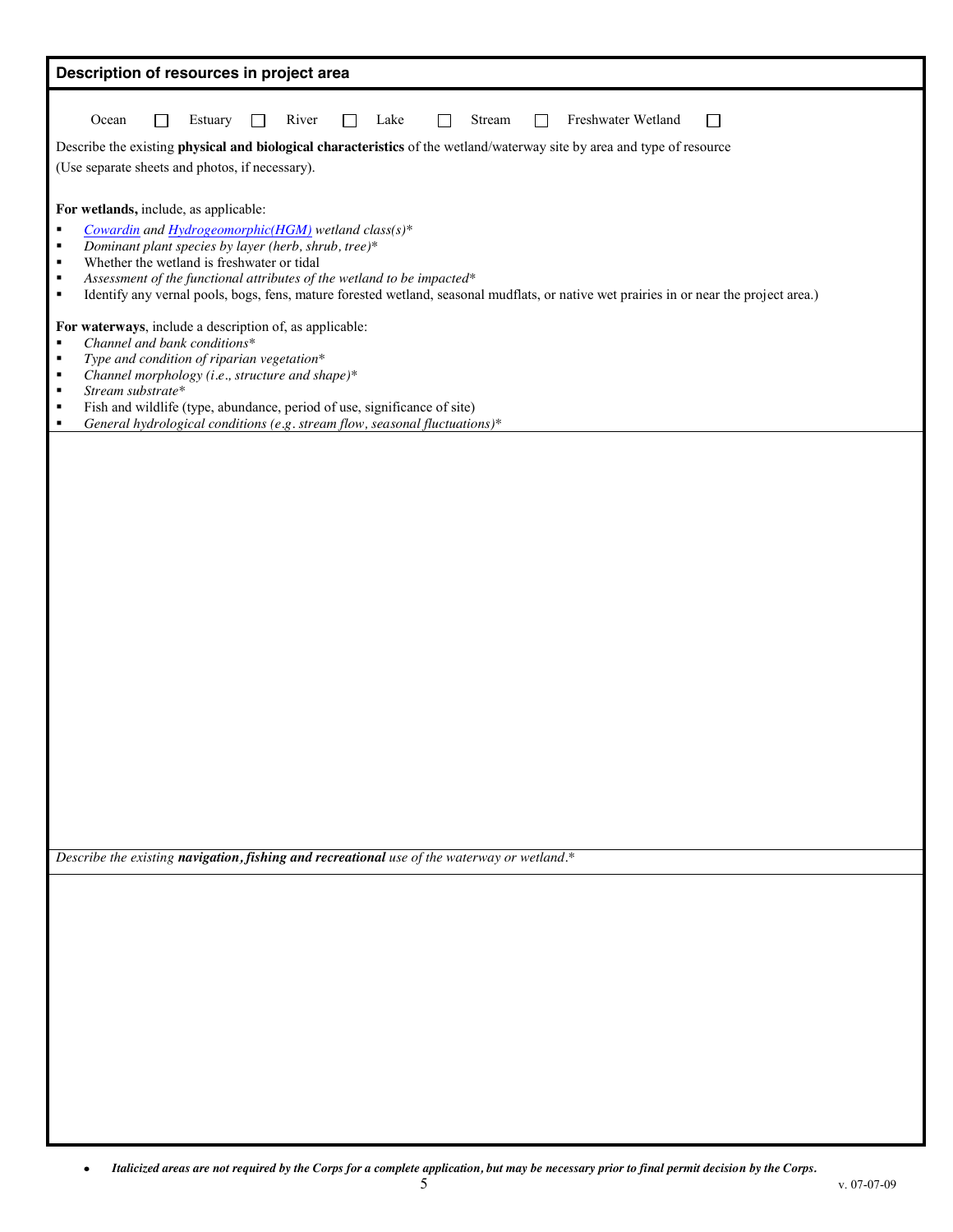| <b>Site Restoration/Rehabilitation</b>                                                                                      |                                                                                                                                                   |  |  |  |
|-----------------------------------------------------------------------------------------------------------------------------|---------------------------------------------------------------------------------------------------------------------------------------------------|--|--|--|
| п                                                                                                                           | For temporary disturbance of soils and/or vegetation in waterways, wetlands or riparian areas, please discuss how you will restore the site after |  |  |  |
| construction including any monitoring, if necessary*                                                                        |                                                                                                                                                   |  |  |  |
|                                                                                                                             |                                                                                                                                                   |  |  |  |
|                                                                                                                             |                                                                                                                                                   |  |  |  |
|                                                                                                                             |                                                                                                                                                   |  |  |  |
|                                                                                                                             |                                                                                                                                                   |  |  |  |
|                                                                                                                             |                                                                                                                                                   |  |  |  |
|                                                                                                                             |                                                                                                                                                   |  |  |  |
|                                                                                                                             |                                                                                                                                                   |  |  |  |
|                                                                                                                             |                                                                                                                                                   |  |  |  |
|                                                                                                                             |                                                                                                                                                   |  |  |  |
|                                                                                                                             |                                                                                                                                                   |  |  |  |
|                                                                                                                             |                                                                                                                                                   |  |  |  |
| <b>Mitigation</b>                                                                                                           |                                                                                                                                                   |  |  |  |
| Describe the reasonably expected adverse effects of the development of this project and how the effects will be mitigated.* |                                                                                                                                                   |  |  |  |
|                                                                                                                             | For permanent impact to wetlands, complete and attach a Compensatory Wetland Mitigation (CWM) Plan. (See OAR 141-085-0705 for plan                |  |  |  |
| requirements)*<br>٠                                                                                                         | For permanent impact to waters other than wetlands, complete and attach a Compensatory Non-Wetland Mitigation (CNWM) plan (See OAR 141-           |  |  |  |
| $085-0765$ for plan requirements)*                                                                                          |                                                                                                                                                   |  |  |  |
| For permanent impact to estuarine wetlands, you must submit a CWM plan.*<br>٠                                               |                                                                                                                                                   |  |  |  |
|                                                                                                                             |                                                                                                                                                   |  |  |  |
|                                                                                                                             |                                                                                                                                                   |  |  |  |
|                                                                                                                             |                                                                                                                                                   |  |  |  |
|                                                                                                                             |                                                                                                                                                   |  |  |  |
|                                                                                                                             |                                                                                                                                                   |  |  |  |
|                                                                                                                             |                                                                                                                                                   |  |  |  |
|                                                                                                                             |                                                                                                                                                   |  |  |  |
|                                                                                                                             |                                                                                                                                                   |  |  |  |
|                                                                                                                             |                                                                                                                                                   |  |  |  |
| Mitigation Location Information (Fill out only when mitigation is proposed or required)                                     |                                                                                                                                                   |  |  |  |
| Proposed<br><b>Onsite Mitigation</b>                                                                                        | Type of mitigation:                                                                                                                               |  |  |  |
| mitigation<br>Offsite Mitigation                                                                                            | <b>Wetland Mitigation</b>                                                                                                                         |  |  |  |
| (Check all that apply):<br><b>Mitigation Bank</b>                                                                           | Mitigation for impacts to other waters                                                                                                            |  |  |  |
| Payment to Provide<br>$\mathbf{L}$                                                                                          | Mitigation for impacts to navigation, fishing, or recreation                                                                                      |  |  |  |
| Street, Road or Other Descriptive Location                                                                                  | Legal Description (attach tax lot map*)                                                                                                           |  |  |  |
|                                                                                                                             | Quarter/Quarter<br><b>Section</b><br>Township<br>Range                                                                                            |  |  |  |
|                                                                                                                             |                                                                                                                                                   |  |  |  |
|                                                                                                                             |                                                                                                                                                   |  |  |  |
|                                                                                                                             |                                                                                                                                                   |  |  |  |
| In or near (City or Town)<br>County                                                                                         | Tax Lot $\#^3$<br>Tax Map #                                                                                                                       |  |  |  |
|                                                                                                                             |                                                                                                                                                   |  |  |  |
| Wetland/Waterway (pick one)<br>River Mile (if known)                                                                        | Latitude (in DD.DDDD format)<br><b>Longitude</b> (in DD.DDDD format)                                                                              |  |  |  |
|                                                                                                                             |                                                                                                                                                   |  |  |  |
| Name of waterway/watershed/HUC                                                                                              | Name of mitigation bank (if applicable)                                                                                                           |  |  |  |
|                                                                                                                             |                                                                                                                                                   |  |  |  |

<sup>&</sup>lt;sup>3</sup> Attach a copy of all tax maps with the project area highlighted.

*Italicized areas are not required by the Corps for a complete application, but may be necessary prior to final permit decision by the Corps.*   $\bullet$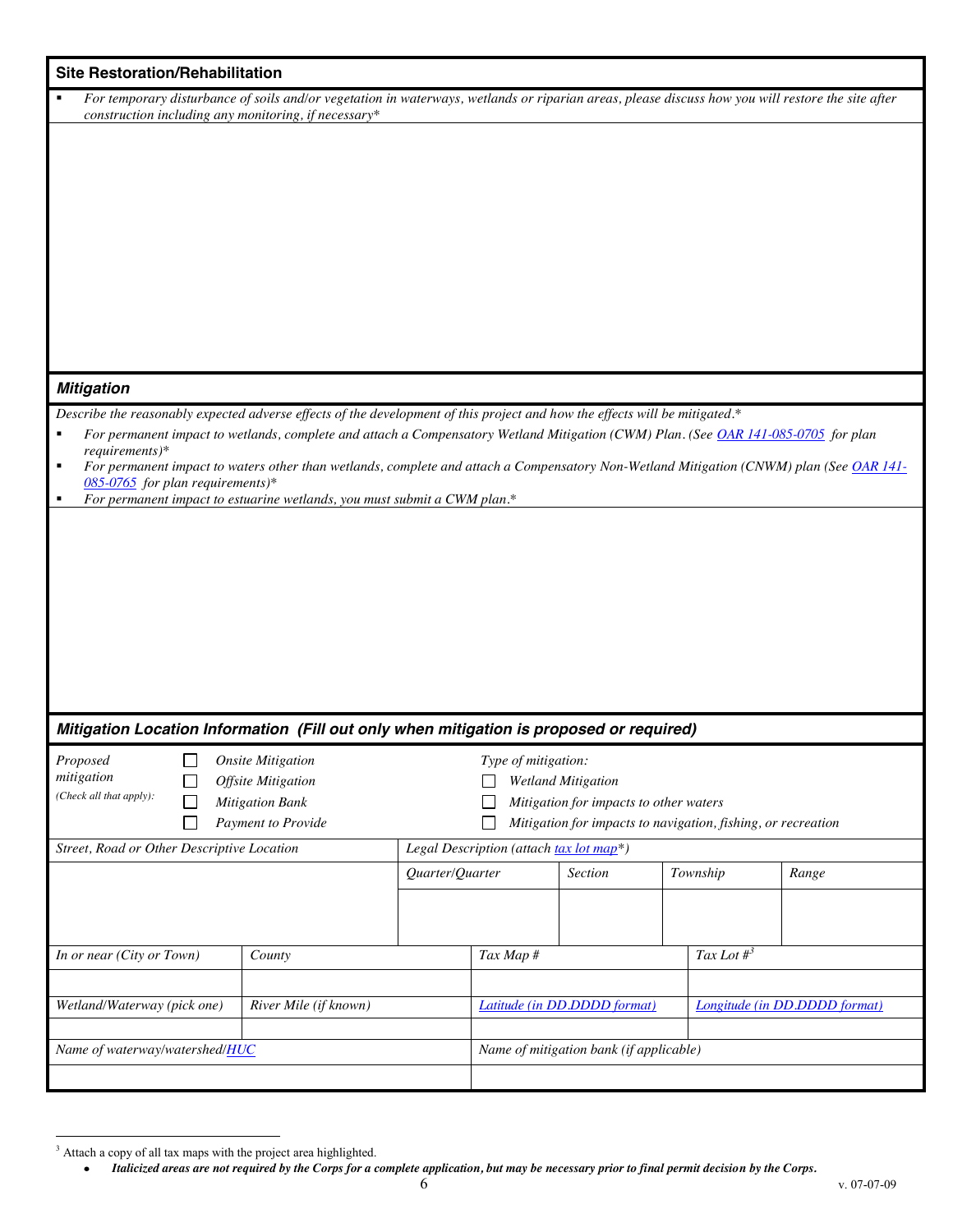I

| (0) ADDITIONAL INFORMATION                                                                                                                             |                   |     |                |          |          |        |  |
|--------------------------------------------------------------------------------------------------------------------------------------------------------|-------------------|-----|----------------|----------|----------|--------|--|
| Adjacent to R-F Site and Physical Mitigation Site Property Owners and Their Address (if more than 5, attach printed labels*)                           |                   |     |                |          |          |        |  |
|                                                                                                                                                        |                   |     |                |          |          |        |  |
|                                                                                                                                                        |                   |     |                |          |          |        |  |
|                                                                                                                                                        |                   |     |                |          |          |        |  |
|                                                                                                                                                        |                   |     |                |          |          |        |  |
|                                                                                                                                                        |                   |     |                |          |          |        |  |
|                                                                                                                                                        |                   |     |                |          |          |        |  |
|                                                                                                                                                        |                   |     |                |          |          |        |  |
|                                                                                                                                                        |                   |     |                |          |          |        |  |
|                                                                                                                                                        |                   |     |                |          |          |        |  |
|                                                                                                                                                        |                   |     |                |          |          |        |  |
|                                                                                                                                                        |                   |     |                |          |          |        |  |
|                                                                                                                                                        |                   |     |                |          |          |        |  |
| Has the proposed activity or any related activity received the attention of the Corps of Engineers or the Department of State Lands in the past, e.g., |                   |     |                |          |          |        |  |
| wetland delineation, violation, permit, lease request, etc.?                                                                                           |                   |     |                |          |          |        |  |
|                                                                                                                                                        |                   | Yes | П              |          | $\rm No$ | $\Box$ |  |
| If yes, what identification number(s) were assigned by the respective agencies:                                                                        |                   |     |                |          |          |        |  |
| Corps #                                                                                                                                                | State of Oregon # |     |                |          |          |        |  |
|                                                                                                                                                        |                   |     |                |          |          |        |  |
| Has a wetland delineation been completed for this site?                                                                                                |                   | Yes | $\blacksquare$ | $\it No$ |          | $\Box$ |  |
| If yes by whom?*                                                                                                                                       |                   |     |                |          |          |        |  |
|                                                                                                                                                        |                   |     |                |          |          |        |  |
| Has the wetland delineation been approved by DSL or the COE?                                                                                           |                   | Yes | $\Box$         |          | $\it No$ | $\Box$ |  |
| If yes, attach a concurrence letter.*                                                                                                                  |                   |     |                |          |          |        |  |
|                                                                                                                                                        |                   |     |                |          |          |        |  |
|                                                                                                                                                        |                   |     |                |          |          |        |  |
|                                                                                                                                                        |                   |     |                |          |          |        |  |
|                                                                                                                                                        |                   |     |                |          |          |        |  |
|                                                                                                                                                        |                   |     |                |          |          |        |  |
|                                                                                                                                                        |                   |     |                |          |          |        |  |
|                                                                                                                                                        |                   |     |                |          |          |        |  |
|                                                                                                                                                        |                   |     |                |          |          |        |  |
|                                                                                                                                                        |                   |     |                |          |          |        |  |
|                                                                                                                                                        |                   |     |                |          |          |        |  |
|                                                                                                                                                        |                   |     |                |          |          |        |  |
|                                                                                                                                                        |                   |     |                |          |          |        |  |
|                                                                                                                                                        |                   |     |                |          |          |        |  |
|                                                                                                                                                        |                   |     |                |          |          |        |  |
|                                                                                                                                                        |                   |     |                |          |          |        |  |
|                                                                                                                                                        |                   |     |                |          |          |        |  |
|                                                                                                                                                        |                   |     |                |          |          |        |  |
|                                                                                                                                                        |                   |     |                |          |          |        |  |
|                                                                                                                                                        |                   |     |                |          |          |        |  |
|                                                                                                                                                        |                   |     |                |          |          |        |  |
|                                                                                                                                                        |                   |     |                |          |          |        |  |
|                                                                                                                                                        |                   |     |                |          |          |        |  |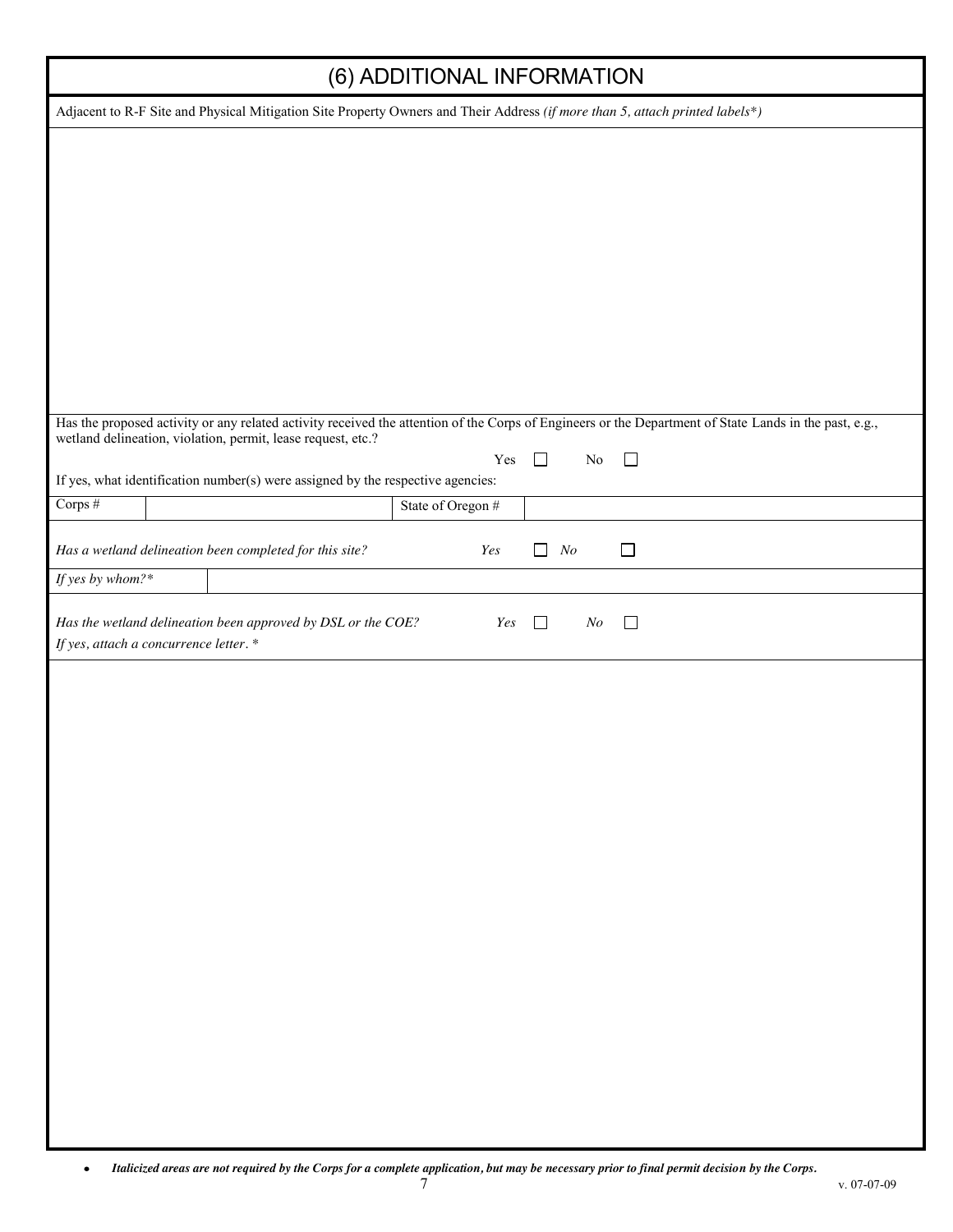|                                                                                                                                                                                                                                                                                                                                                                                                                                                                                                                                                                                                                                                                                                                                                                 | (7) CITY/COUNTY PLANNING DEPARTMENT AFFIDAVIT<br>(TO BE COMPLETED BY LOCAL PLANNING OFFICIAL) * |                                  |               |      |  |  |  |
|-----------------------------------------------------------------------------------------------------------------------------------------------------------------------------------------------------------------------------------------------------------------------------------------------------------------------------------------------------------------------------------------------------------------------------------------------------------------------------------------------------------------------------------------------------------------------------------------------------------------------------------------------------------------------------------------------------------------------------------------------------------------|-------------------------------------------------------------------------------------------------|----------------------------------|---------------|------|--|--|--|
| I have reviewed the project outlined in this application and have determined that:<br>This project is not regulated by the comprehensive plan and land use regulations.<br>This project is consistent with the comprehensive plan and land use regulations.<br>This project will be consistent with the comprehensive plan and land use regulations when the following local approval(s) are obtained.<br><b>Conditional Use Approval</b><br>Development Permit<br>Other<br>This project is not consistent with the comprehensive plan. Consistency requires a<br>Plan Amendment<br>Zone Change<br>Other<br>An application has<br>been filed for local approvals checked above.<br>has not<br>$\perp$<br>$\mathsf{L}$                                           |                                                                                                 |                                  |               |      |  |  |  |
| Local planning official name<br>(print)                                                                                                                                                                                                                                                                                                                                                                                                                                                                                                                                                                                                                                                                                                                         | Signature                                                                                       | Title                            | City / County | Date |  |  |  |
| Comments:                                                                                                                                                                                                                                                                                                                                                                                                                                                                                                                                                                                                                                                                                                                                                       |                                                                                                 |                                  |               |      |  |  |  |
|                                                                                                                                                                                                                                                                                                                                                                                                                                                                                                                                                                                                                                                                                                                                                                 |                                                                                                 |                                  |               |      |  |  |  |
|                                                                                                                                                                                                                                                                                                                                                                                                                                                                                                                                                                                                                                                                                                                                                                 |                                                                                                 | (8) COASTAL ZONE CERTIFICATION * |               |      |  |  |  |
| If the proposed activity described in your permit application is within the Oregon coastal zone, the following certification is required before your<br>application can be processed. A public notice will be issued with the certification statement, which will be forwarded to the Oregon Department of Land<br>Conservation and Development for its concurrence or objection. For additional information on the Oregon Coastal Zone Management Program, contact<br>the department at 635 Capitol Street NE, Suite 150, Salem, Oregon 97301 or call 503-373-0050.<br><b>CERTIFICATION STATEMENT</b><br>I certify that, to the best of my knowledge and belief, the proposed activity described in this application complies with the approved Oregon Coastal |                                                                                                 |                                  |               |      |  |  |  |
| Zone Management Program and will be completed in a manner consistent with the program.<br>Print /Type Name<br>Title                                                                                                                                                                                                                                                                                                                                                                                                                                                                                                                                                                                                                                             |                                                                                                 |                                  |               |      |  |  |  |
|                                                                                                                                                                                                                                                                                                                                                                                                                                                                                                                                                                                                                                                                                                                                                                 |                                                                                                 |                                  |               |      |  |  |  |
| Applicant Signature                                                                                                                                                                                                                                                                                                                                                                                                                                                                                                                                                                                                                                                                                                                                             |                                                                                                 | Date                             |               |      |  |  |  |
|                                                                                                                                                                                                                                                                                                                                                                                                                                                                                                                                                                                                                                                                                                                                                                 |                                                                                                 |                                  |               |      |  |  |  |

 $\bullet$ *Italicized areas are not required by the Corps for a complete application, but may be necessary prior to final permit decision by the Corps.*